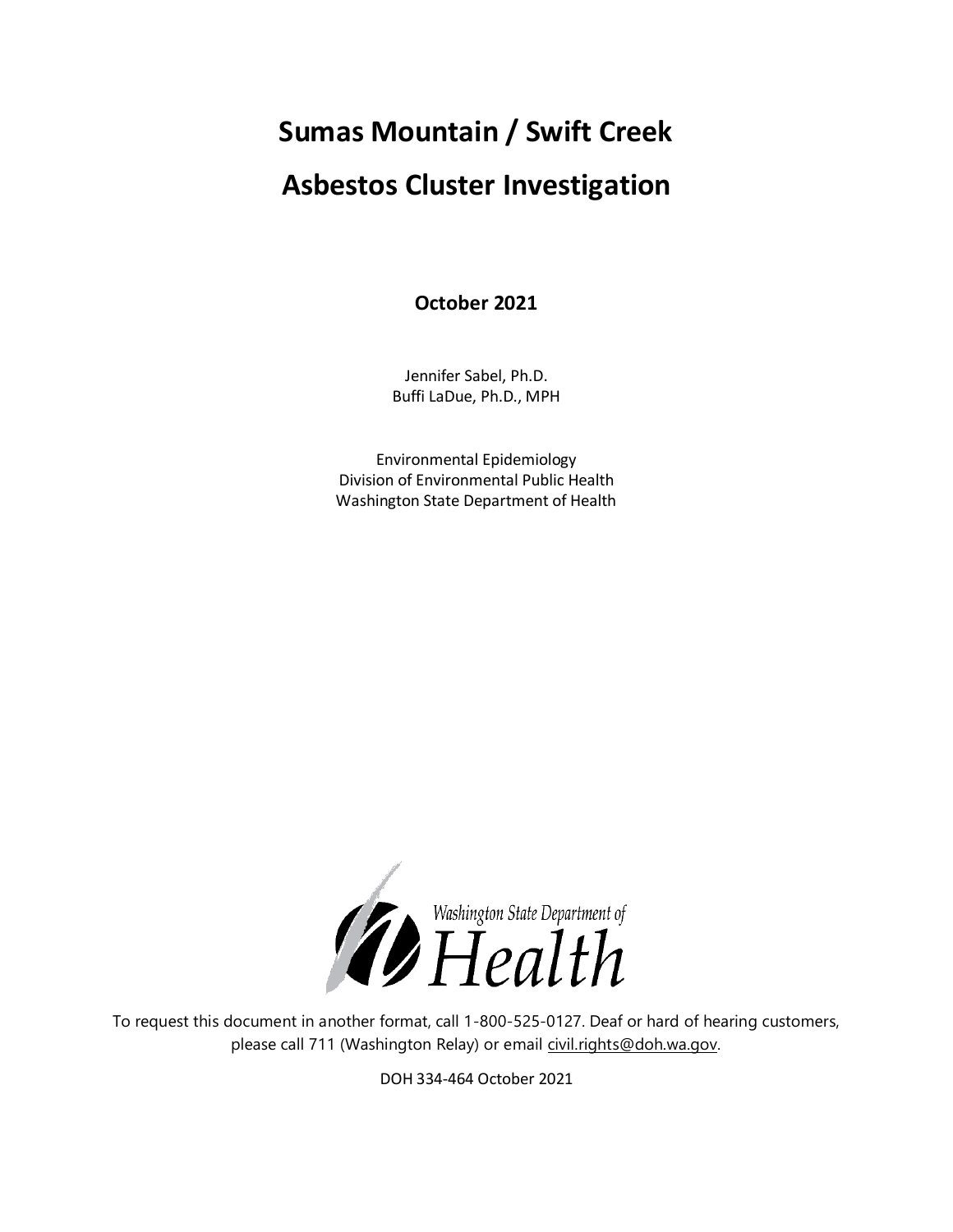### **Sumas Mountain / Swift Creek Asbestos Investigation Update 2021**

## **Background**

The purpose of this report is to update the data for the Sumas Mountain – Swift Creek area of Whatcom County. This area has been the on-going subject of an investigation into possible health effects due to naturally occurring asbestos in the Swift Creek drainage area.<sup>1</sup> Possible human exposure to naturally occurring asbestos may occur when material from the stream bed are moved off-site for use as fill, or even from undisturbed stream bed materials that contain asbestos. The Environmental Health Division of the Whatcom County Health Department has requested this update.

Like the previous investigations, the goal of this investigation was to assess the rate of lung and bronchial cancer, mesothelioma, and asbestosis among people living in the study area compared to rates for Whatcom County and the state overall using additional years of data. While mesothelioma and asbestosis are relatively rare and specifically linked to asbestos exposure, lung and bronchial cancer are more common and are associated with numerous factors, especially smoking. We hypothesized that the population living in the study area is more likely to be exposed to asbestos than other Washington residents and therefore, might experience a higher rate of asbestosis or asbestos related cancer (such as cancer of the lung and bronchus, and mesothelioma) than the county or the state.

### **Methodology**

The current cluster investigation includes cases occurring between 1999-2018, inclusive, for lung and bronchus cancer and for mesothelioma. Cancer incidence cases for lung and bronchus, and especially mesothelioma, are small so years of data were combined. Even using a combined dataset of 20 years results in small numbers, particularly for the small geographic area(s) of interest. The hospitalization data (asbestosis) presents additional challenges. Due to changes in hospital diagnosis coding in mid-year 2015, the asbestosis data included in the analysis are inpatient hospital cases from 2003-2014 and 2016- 2018. The 2015 data have been excluded because these data were coded using one system for the first three quarters and a new system for the final quarter, without a comparability crosswalk for the two systems, leading to a break in the data. The lung and bronchus cancer and mesothelioma cancer data were acquired through th[e Washington State Cancer Registry](https://www.doh.wa.gov/dataandstatisticalreports/diseasesandchronicconditions/cancerdata) database (WSCR). The asbestosis hospitalization data were obtained through the in-patien[t Comprehensive Hospital Abstract Reporting](https://www.doh.wa.gov/DataandStatisticalReports/HealthcareinWashington/HospitalandPatientData/HospitalDischargeDataCHARS)  [System](https://www.doh.wa.gov/DataandStatisticalReports/HealthcareinWashington/HospitalandPatientData/HospitalDischargeDataCHARS) (CHARS), using the nine diagnosis fields available in the hospital data file.

The data were analyzed using age-adjusted rates. Age-adjusted rates are employed when comparing rates across different geographies to account for a potential difference in the distribution of the population by age. In addition, because these cancers tend to present in middle to older age adults, the lung and bronchus cancer data were analyzed using age-specific rates for those 40 years old and older. Using a more focused age group removes the potential of diluting the rate from a large subset of the population that does not experience the condition. There were no lung and bronchus cancers in those under 40 years of age during this time period for Whatcom county. For mesothelioma and asbestosis, the counts in Whatcom county, the Swift Creek ZIP codes\*, and the Swift Creek Area\*\*, due to very small numbers, only age-adjusted rates were used. In addition to the rates, 95% confidence intervals were calculated. The confidence interval shows a range of certainty around the rate and allows for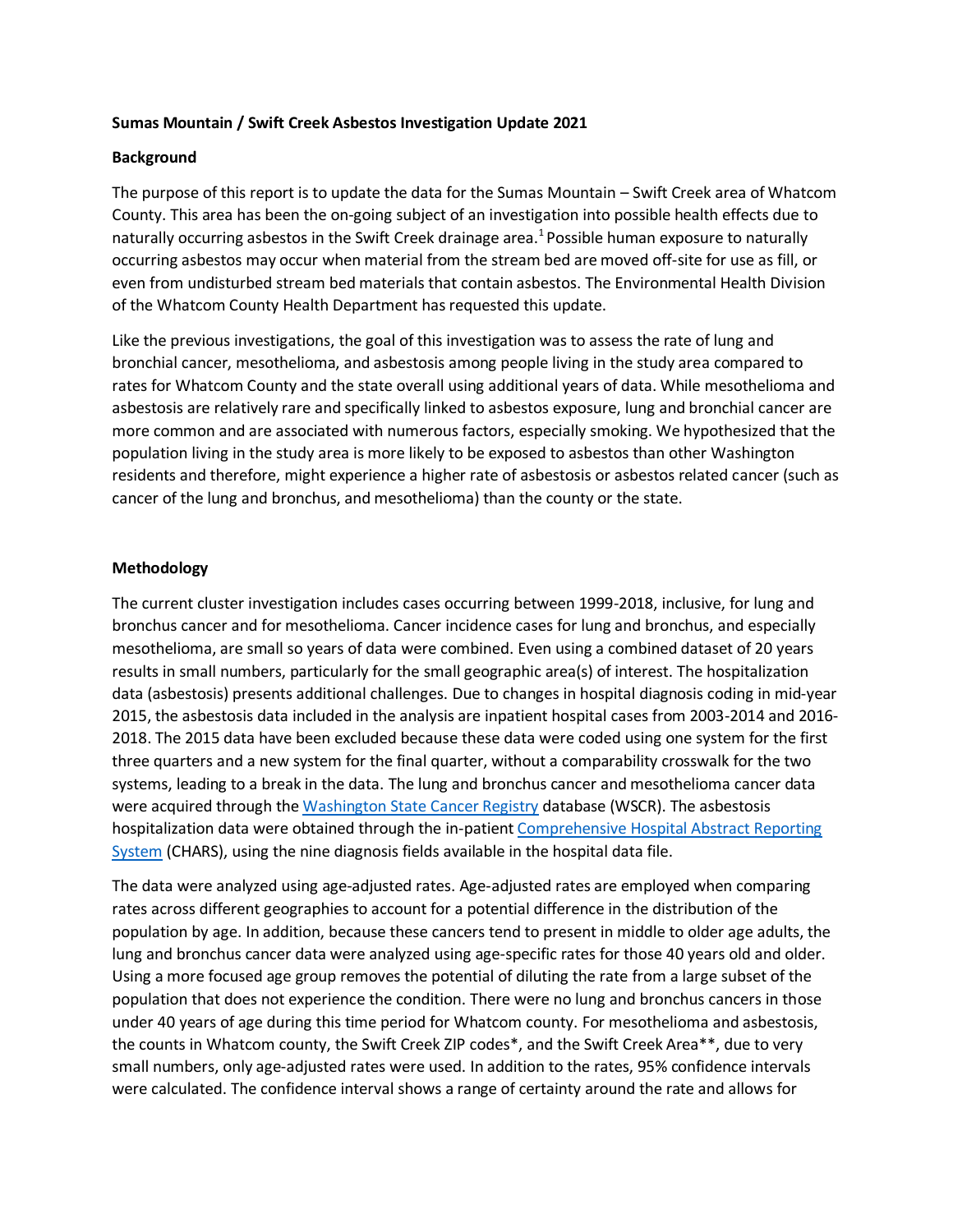comparison with other rates. Census tract data were not available for asbestosis because this level of geography is not available in the CHARS dataset.

The rates for this analysis differ from those in the previous analysis due to a difference in calculation methods. In the previous analyses, the sum of the case counts was divided by a single year of population. This method did not account for the total person-years represented in the count of cases.<sup>2</sup> In the current analysis, the sum of the case counts was divided by the total population across all of the years in the analysis, which accounts for the total person-years in the rate calculation. This method calculates a rate that more accurately represents the rate for this population.

In addition to the above-mentioned differences, the geographic area has changed since the initial 2008 report (Block Groups in red). These geographic area changes are expected due to population growth. When each census is completed (occurring every ten years) there are changes in census tracts, block groups and blocks.<sup>1,2</sup> The census block groups used for this update reflect those used in the 2013 update and are based on the 2010 census.



Figure 1. Census block groups with surrounding ZIP codes analyzed for the 1999-2018 update

For asbestosis, hospitalizations were identified using the primary diagnosis field, which is the main reason the individual was admitted to the hospital, and by using nine diagnosis fields. Unlike the cancer incidence data, these data represent patient visits (admissions) not individual patients.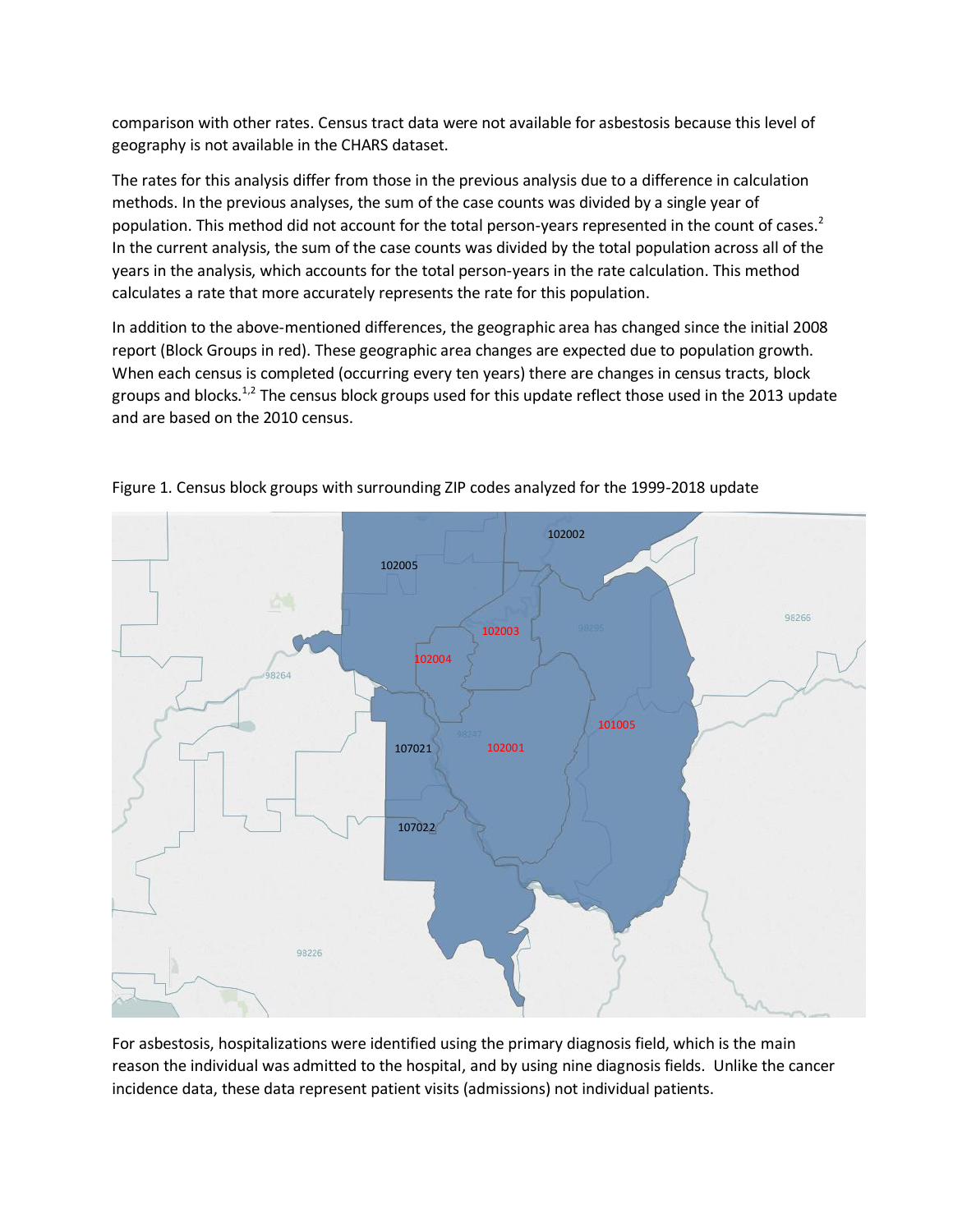## **Results**

# **Lung and Bronchial Cancer**

The results for lung and bronchus cancer show a similar pattern that was identified in the 2008 and 2013 studies. Between 1999 and 2018, there were 84,623 lung and bronchial cancer cases in Washington State, with an age-adjusted rate of 61.7 per 100,000 (Table 1). The state rate was similar to that in Whatcom county (2492 cases with an age-adjusted rate of 59 per 100,000). Within the Swift Creek Area (census tract block groups), the lung and bronchial cancer age-adjusted rate was 71.5 per 100,000, higher than the state and county rates however, it is based on small numbers (average number of cases per year =8.5) and confidence intervals that overlap those for the state. This finding is not statistically significantly different and may be higher due to chance alone.

For those 40 years old and older, the age-specific rates for lung and bronchus cancers between 1999 and 2018 were: 140.0 per 100,000 in Washington state, 140.3 per 100,000 in Whatcom county, and 136.4 per 100,000 in the Swift Creek Area rate (Table 2). The Swift Creek Area age-specific rate was slightly higher compared to the other geographic areas; however, the confidence intervals indicate this difference is also not statistically significant.<sup>4</sup>

| Geographic Area         | Average Annual | Age-Adjusted     | 95% Confidence Interval |                    |
|-------------------------|----------------|------------------|-------------------------|--------------------|
|                         | Population     | Rate per 100,000 | Age-Adjusted            | Age-Adjusted       |
|                         |                |                  | Lower Bound             | <b>Upper Bound</b> |
| <b>Washington State</b> | 6,587,917      | 61.7             | 61.3                    | 62.2               |
| <b>Whatcom County</b>   | 193,972        | 58.5             | 56.2                    | 60.9               |
| Swift Creek Area**      | 13,014         | 70.7             | 31.8                    | 140.7              |

Table 1: Lung and Bronchus Cancer Incidence\* (1999-2018)

Table 2: Lung and Bronchus Cancer Incidence\* (age-specific rates: 40 years and older) 1999-2018

|                         |                |                   | 95% Confidence Interval |                    |
|-------------------------|----------------|-------------------|-------------------------|--------------------|
|                         | Average Annual | Age-Specific Rate | Age-Specific            | Age-Specific       |
| Geographic Area         | Population     | per 100,000       | Lower Bound             | <b>Upper Bound</b> |
| <b>Washington State</b> | 3005715        | 140.0             | 139.0                   | 140.9              |
| <b>Whatcom County</b>   | 88235          | 140.3             | 134.9                   | 145.9              |
| Swift Creek Area**      | 5722           | 136.4             | 62.1                    | 286.2              |
|                         |                |                   |                         |                    |

\*\*Census Tract Block Groups: Matching the original study block groups area (102003, 102004, 101005, 102001), including additional Census block groups from the last update 102002, 102005, 107021, 107022)

#### **Mesothelioma**

Between 1999 and 2018, the age-adjusted rate for mesothelioma (Table 3) was 1.3 per 100,000 for the state and 1.2 per 100,000 for Whatcom county, and 0.8 per 100,000 in the Swift Creek area. The confidence intervals suggest that these rates were not statistically different, and the difference may be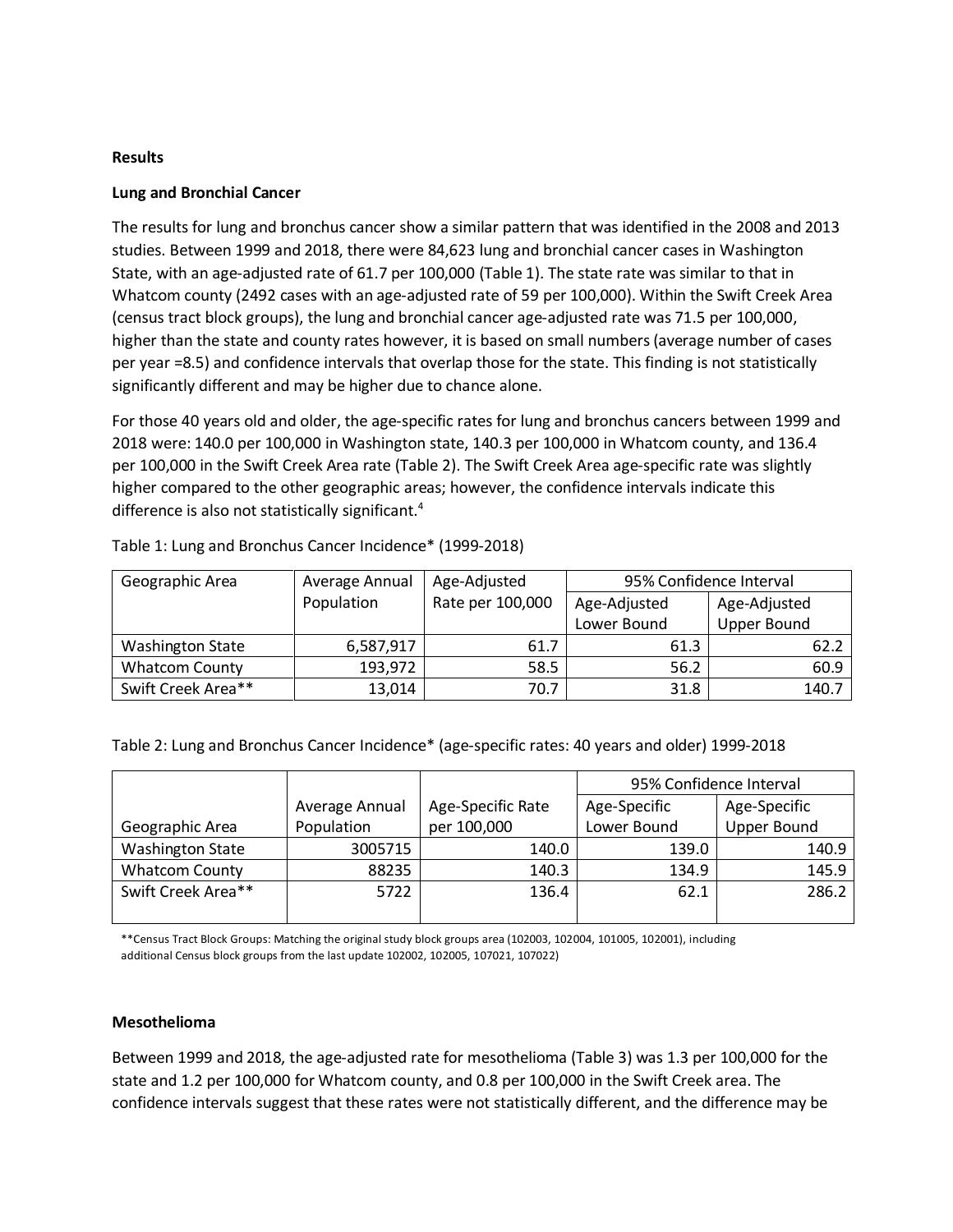due to chance. These rates were also not reliable due to the small numbers (average annual count: Washington State = 90; Whatcom county = 3; Swift Creek area = <1).

| Geographic Area         | Average Annual<br>Population | Age-Adjusted Rate<br>per 100,000 | 95% Confidence Interval |                    |
|-------------------------|------------------------------|----------------------------------|-------------------------|--------------------|
|                         | Age-Adjusted                 | Age-Adjusted                     |                         |                    |
|                         |                              |                                  | Lower Bound             | <b>Upper Bound</b> |
| <b>Washington State</b> | 6,587,917                    | 1.3                              | 1.3                     | 1.4                |
| <b>Whatcom County</b>   | 193,972                      | 1.2                              | 0.9                     | 1.6                |
| Swift Creek area**      | 13,014                       | 0.8                              | 0.2                     | 3.1                |

Table 3: Mesothelioma Cancer Incidence\* (1999-2018)

\*\*Census Tract Block Groups: Matching the original study block groups area (102003, 102004, 101005, 102001), including additional Census block groups from the last update 102002, 102005, 107021, 107022)

\*Cancer Incidence data from the Washington State Cancer Registry (WSCR), accessed through the Community Health Assessment Tool (CHAT), August 2021

#### **Asbestosis**

For 2003-2019, there were no in-patient asbestosis hospitalizations in Whatcom County or the Swift Creek ZIP codes when using only the primary diagnosis field. When using all nine diagnosis fields, the average annual number of asbestosis hospitalizations was: 377 (WA State); 10 (Whatcom County); and 5 (Swift Creek Zip codes). Table 4 shows the age-adjusted rates for asbestosis in-patient hospitalizations during the years 2003-2019 using nine diagnosis fields. The confidence intervals suggest that these rates were not statistically different, and the difference may be due to chance.

Table 4: Asbestosis Hospitalizations^ (2003-2019) \*\*\*\*

| Geographic Area         | Average Annual | Age-Adjusted Rate | 95% Confidence Interval |                    |
|-------------------------|----------------|-------------------|-------------------------|--------------------|
|                         | Population     | per 100,000       | Age-Adjusted            | Age-Adjusted       |
|                         |                |                   | Lower Bound             | <b>Upper Bound</b> |
| <b>Washington State</b> | 6797067        | 5.4               | 4.9                     | 6.0                |
| <b>Whatcom County</b>   | 201671         | 3.9               | 1.8                     | 7.8                |
| Swift Creek ZIP         | 77964          | 6.0               | 2.1                     | 14.6               |
| codes***                |                |                   |                         |                    |

\*\*\*ZIP codes: 98226, 98244, 98247, 98264, 98266, 98295

\*\*\*\*ICD-9: 501; ICD-10: J61. The change in ICD coding (ICD9 - ICD10) for hospitalizations in October 2015. These data include this year by users are cautioned that there were no recordings of J61 in the 2015 hospital discharge file (CHARS).

^Hospitalizations for Asbestosis from the Comprehensive Hospital (CHARS), using nine diagnosis fields accessed through the Community Health Assessment Tool (CHAT), August 2021

# **Conclusion**

The analysis of the risk from naturally occurring asbestos within the Swift Creek area indicates no increase in the risk of lung and bronchial cancer, mesothelioma or asbestosis hospitalizations. These findings are consistent with previous studies of this area.